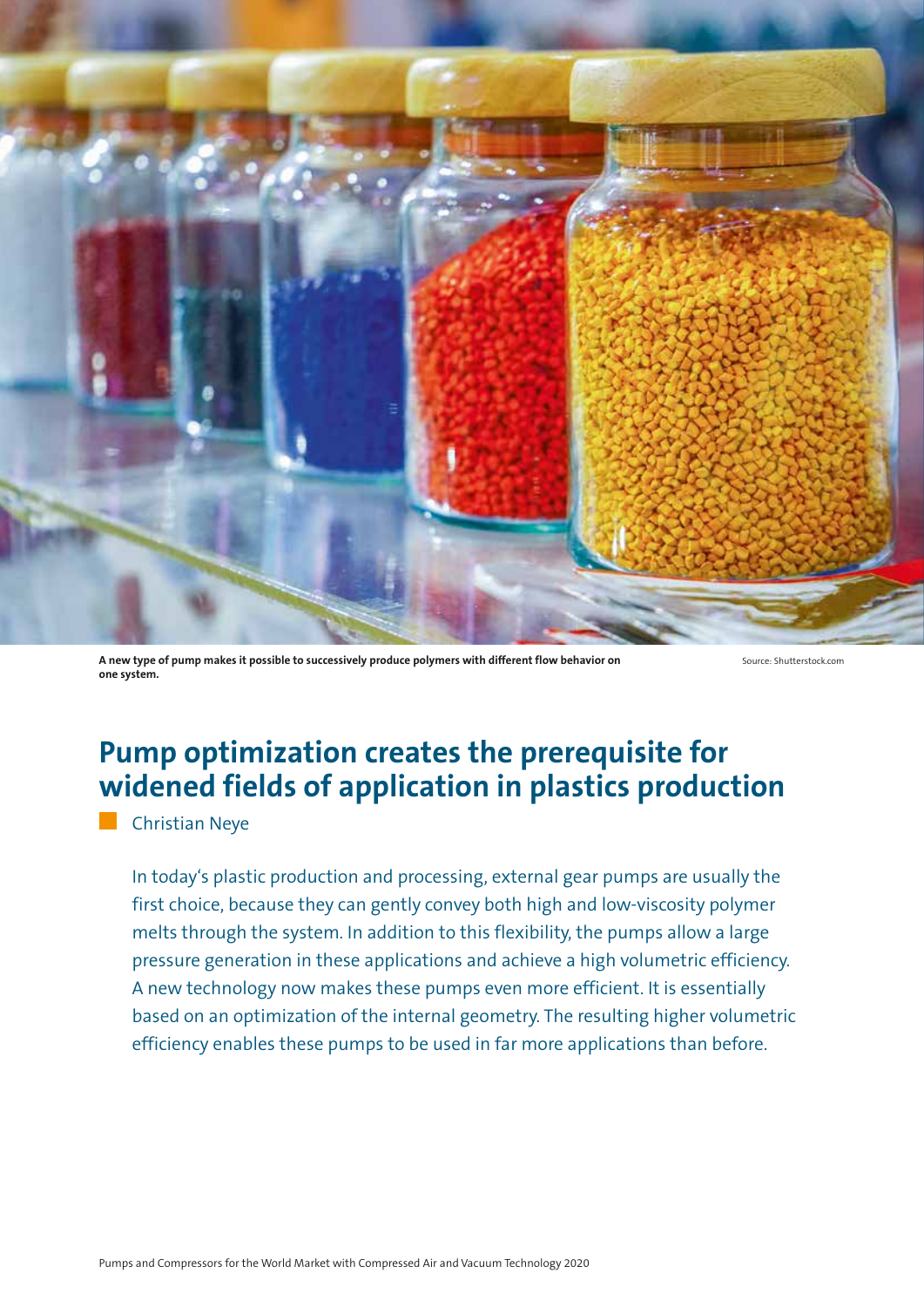

Every optimization focuses on volumetric efficiency, because it represents a technological benchmark for the quality of a gear pump. The new pump class sets a milestone in increasing efficiency thanks to increased pump efficiency and performance. The operating window for the maximum achievable differential pressure for low-viscosity products has been increased by up to 80 percent. In addition, up to 40 percent higher throughputs can now be achieved at the same level of bearing temperatures.

These improvements also mean that the new generation pump can be used in areas that were largely outside the limits of the previous model. There are two situations in which the optimized pump is superior to the classic one. On the one hand, when it comes to pumping very low-viscosity products – for example, in the initial phase of the polymerization process. Until now, the viscosity has severely limited the efficiency and the maximum achievable differential pressure. On the other hand, to serve the new trend in the plastics industry, to pump comparable polymers of very different Melt Flow Index (MFI) one after the other.

#### **Optimized polymers need optimized pumps**

The customizing of solutions today increasingly begins with the polymer materials. In addition to the already-established variation in viscosity, often characterized by the MFI (Melt Flow Index) over the chain length, specific properties in the raw material are increasingly also being created by modification of other block components and control of the chain and branching structure. This achieves properties that can otherwise only be attained by using expensive additives. However, this customizing also has a massive influence on behavior during processing and requires increasing flexibility and wider application windows for the pumps used in these systems.

With the improved volumetric efficiency and the more stable hydrodynamic lubricating film of the x6 class pumps, wider application windows are supported with a very high degree of robustness. This was achieved by consistently redesigning the shafts and bearings with larger

bearing surfaces and improved lubricant flow control. These characteristics are a basic requirement for operating a pump safely against a high differential pressure in low viscosity applications.

### **The optimized design enables smaller pumps to be designed and operated at higher speeds in an optimal operating window.**

The optimized design makes it possible to configure and operate smaller pumps at higher speeds within an optimum operating window – though that does also require a certain amount of rethinking with regard to the operators' empirical data values. In operating phases with lower throughput, there is substantially less risk that the pump turns too slowly, meaning the lubricating film cannot be built up properly and so causing the gear pump to run in mixed friction. The higher flow rate in the bearing reduces the dwell time, and so also cuts the risk of product degradation in the pump. The results are higher product quality and operational reliability in a much wider range of applications.



**Fig. 1: Example case - calculated volumetric efficiency in relation to the polymer MFI.**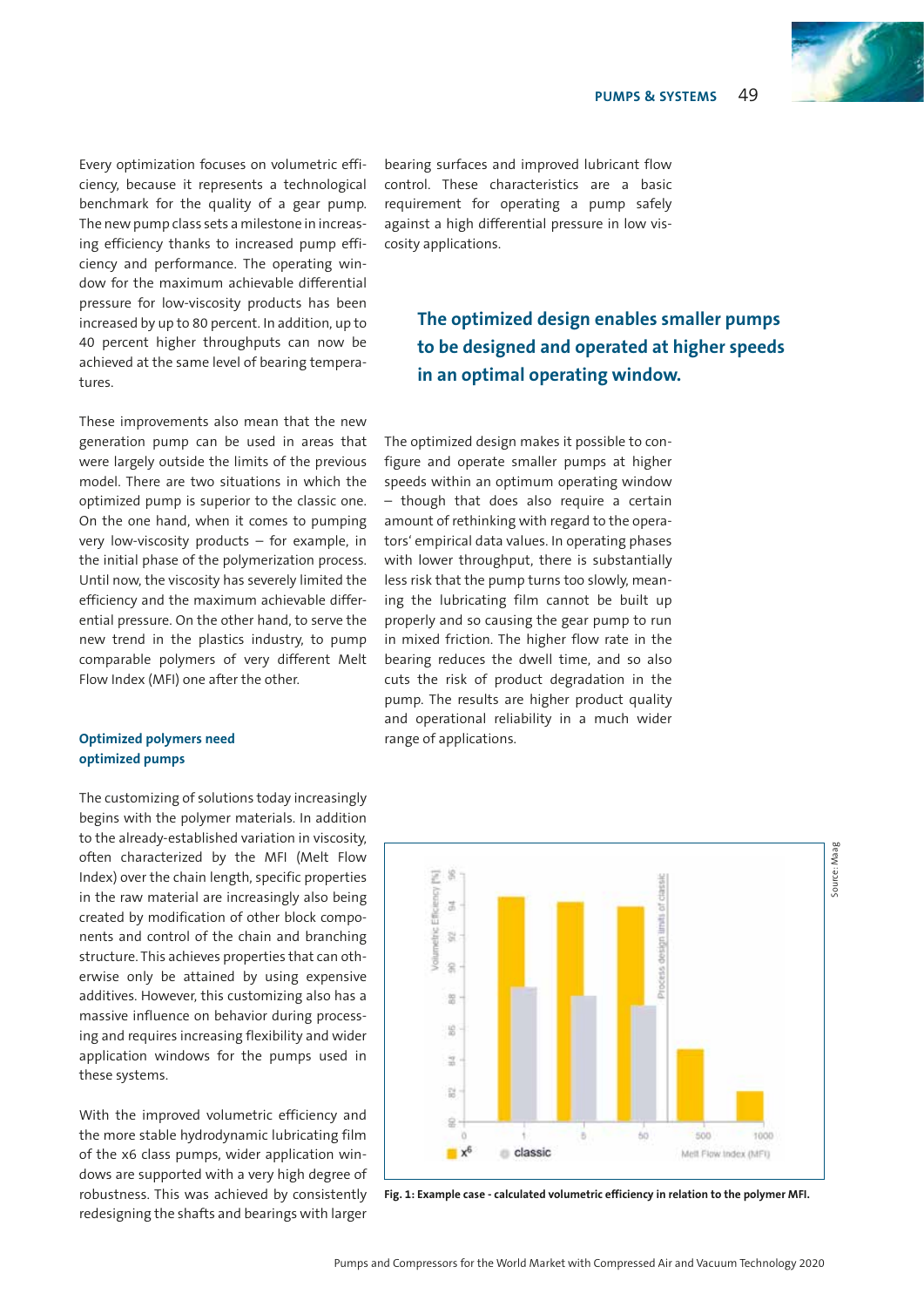



**Fig. 2: Example case – calculated maximum achievable differential pressure in relation to the polymer viscosity.**



**Fig. 3: Expansion of the design limits of the classic design**

**The new pump class sets a milestone in increasing efficiency through increased pump efficiency and performance."**

Depending on the application, the innovative pump types can be used to increase the polymer throughput or the differential pressure, respectively. As much as 28% higher pressure can be achieved, and up to 42% more polymer can be pumped compared to the conventional design.

Source: Maag

Maag Source:

> Another aspect is the flow optimization of the x6 class's inlet geometry compared to the classic design. This enables a more even filling of the pump with polymer, especially in the case of extraction pumps. As a result, the pump can run with lower filling levels and so with shorter product dwell times in the reactor.

> Additionally, all x6 class gear pumps benefit from a reduction by as much as 50 % in the recirculation rate due to parasitic internal losses between the high and low pressure levels, thereby enhancing energy efficiency. The overall improvement in performance is demonstrated by a higher pump efficiency, meaning less loss. Also, in that context, the x6 class pumps consume less energy and need smaller drive motors.

#### **Complex linking of different parameters**

The design of the gear pump is based on a complex combination of various parameters and many years of practical experience. The first step is a systematic analysis of the general operating data, which then serves as the basis for general preselection of the pump type and pressure level. A basic distinction is made between extraction pumps and booster pumps for the conventional pumping of polymers with high or low viscosity characteristics and potentially corrosive properties. Booster pumps provide the pressure build-up directly downstream of the extruder during "compounding".

The general classification of the pump type is followed by an exact evaluation of the requirements (throughput, differential pressure) in conjunction with the given rheological characteristics and the interactions of the pumped medium, from which the geometric dimensioning of the pump components can be derived.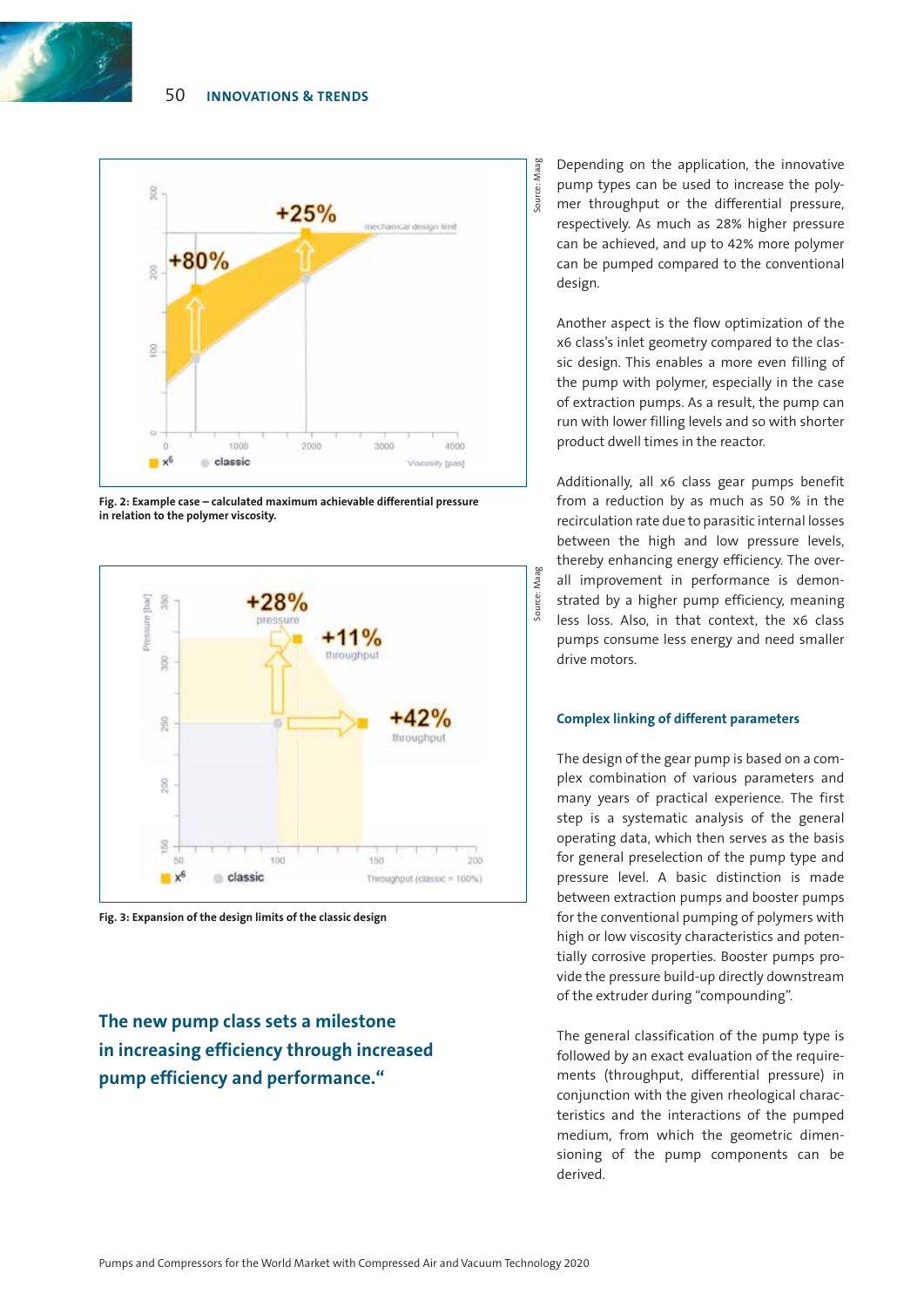For full configuration of the gear pump, sealing variants, throttle designs and other application-specific requirements must be defined and specified.

#### **Influencing factors in the pump system**

Rheological analysis of the pumped medium is a key component in designing the gear pump. Part of the medium that is being pumped is used internally as lubricant between the shafts and bearings, flowing back to the suction side where it rejoins the delivery flow. The thickness and stability of the lubricant film is fundamentally determined by the rheological characteristics of the pumped medium and has a significant influence on operational safety and on wear between the shaft and bearing. The use of special geometries and grooves can significantly enhance the system behavior, while cooling systems for the shafts, bearings and seals are also available. The selection of these design elements also depends largely on the application. A solution for recycling plants will be very different from a highly filled compounder, and that is again very different from the solution used in polymer synthesis. The operating parameters such as temperature, throughput rate and pressure difference, together with the rheological characteristics of the fluid, are the key parameters in the detailed design of the pump. The calculation method is based on many years of experience and allows an exact prediction of the pump condition for the entire application window of the various configurations (size and clearance variations). The experienced application engineer selects the optimum solution from all the potential configurations. The outcome is a tailor-made pump for the specified application, guaranteeing the operational reliability of the gear pump over a long period of time.

#### **New pump class tested in the field**

Customers acquiring the x6 class generation of pumps – more than 1,000 of which are being successfully run in the field – benefit from a much wider application window in terms of throughput and maximum achievable differential pressure compared to the classic design. Thanks to its higher volumetric efficiency, the



# **MULTISAFE®** Process Pumps for the Chemical Industry

Safe transport of abrasive, aggressive and toxic media

#### Main applications in chemical industry:

- Acid and base transport
- Pumping of toxic slurries
- Spray dryer feeding

#### Advantages of FELUWA pumps:

- Flow rate up to  $1,000 \text{ m}^3\text{/h}$
- Pressure up to 500 bar
- Material diversity for any kind of application
- **•** Hermetically sealed pump system protects health and environment

#### **MULTISAFE®**

double hose-diaphragm pump Flow rate:  $2.1 \text{ m}^3/h$ Pressure: 60 bar Conveyed medium: polyaluminium chloride Special feature: titanium piping